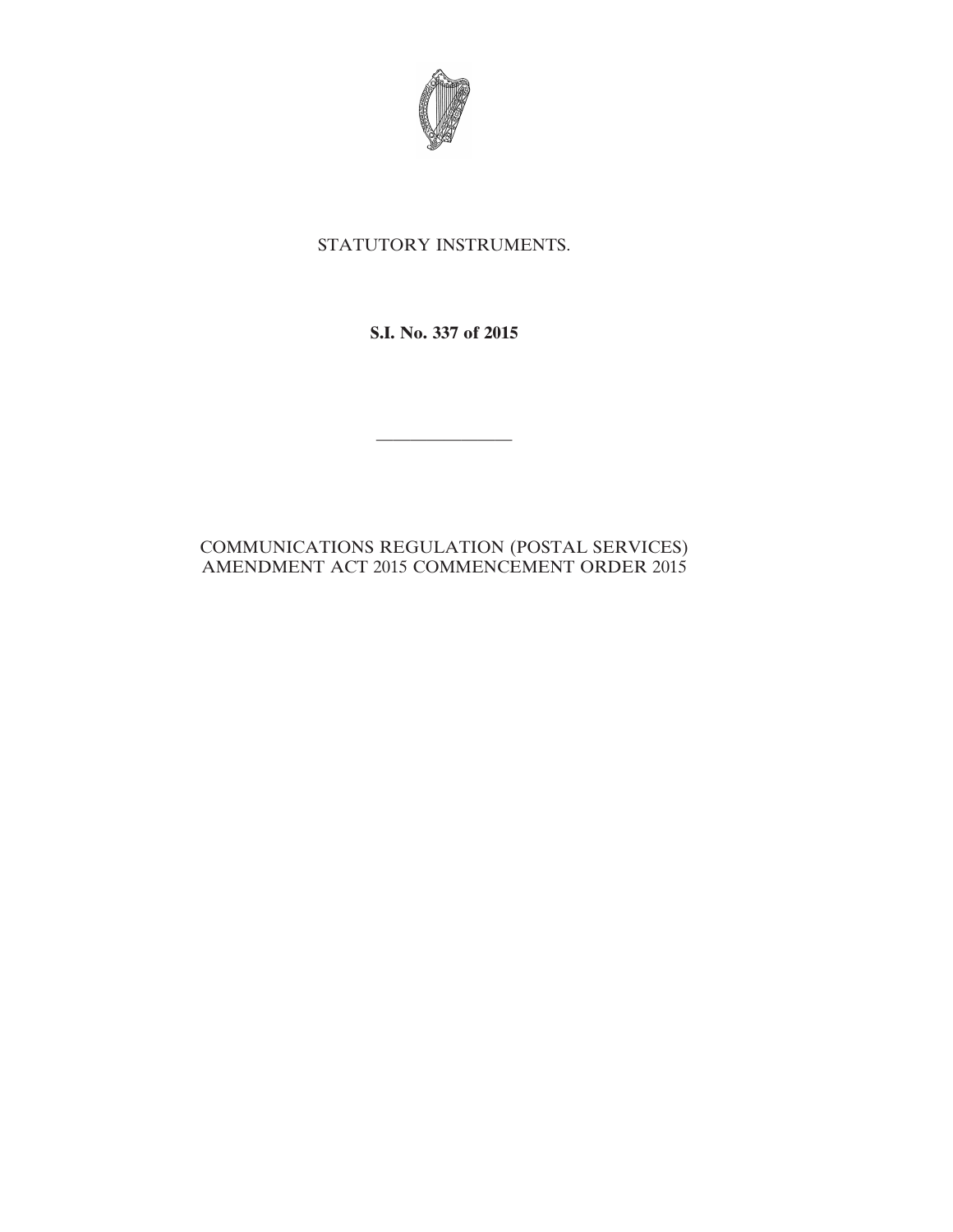## COMMUNICATIONS REGULATION (POSTAL SERVICES) AMENDMENT ACT 2015 COMMENCEMENT ORDER 2015

I, Alex White, Minister for Communications, Energy and Natural Resources, in exercise of the powers conferred on me by Section 3(3) of the Communications Regulation (Postal Services) Amendment Act 2015 (No. 20 of 2015) hereby order as follows:

1. This Order may be cited as the Communications Regulation (Postal Services) (Amendment Act 2015 (Commencement Order) 2015.

2. The 6th day of July 2015 is appointed as the day on which the Communications Regulation (Postal Services) (Amendment) Act 2015 (No. 20 of 2015) shall come into operation.



## ALEX WHITE, Minister for Communications, Energy and Natural Resources.

*Notice of the making of this Statutory Instrument was published in "Iris Oifigiúil" of* 31*st July*, 2015.